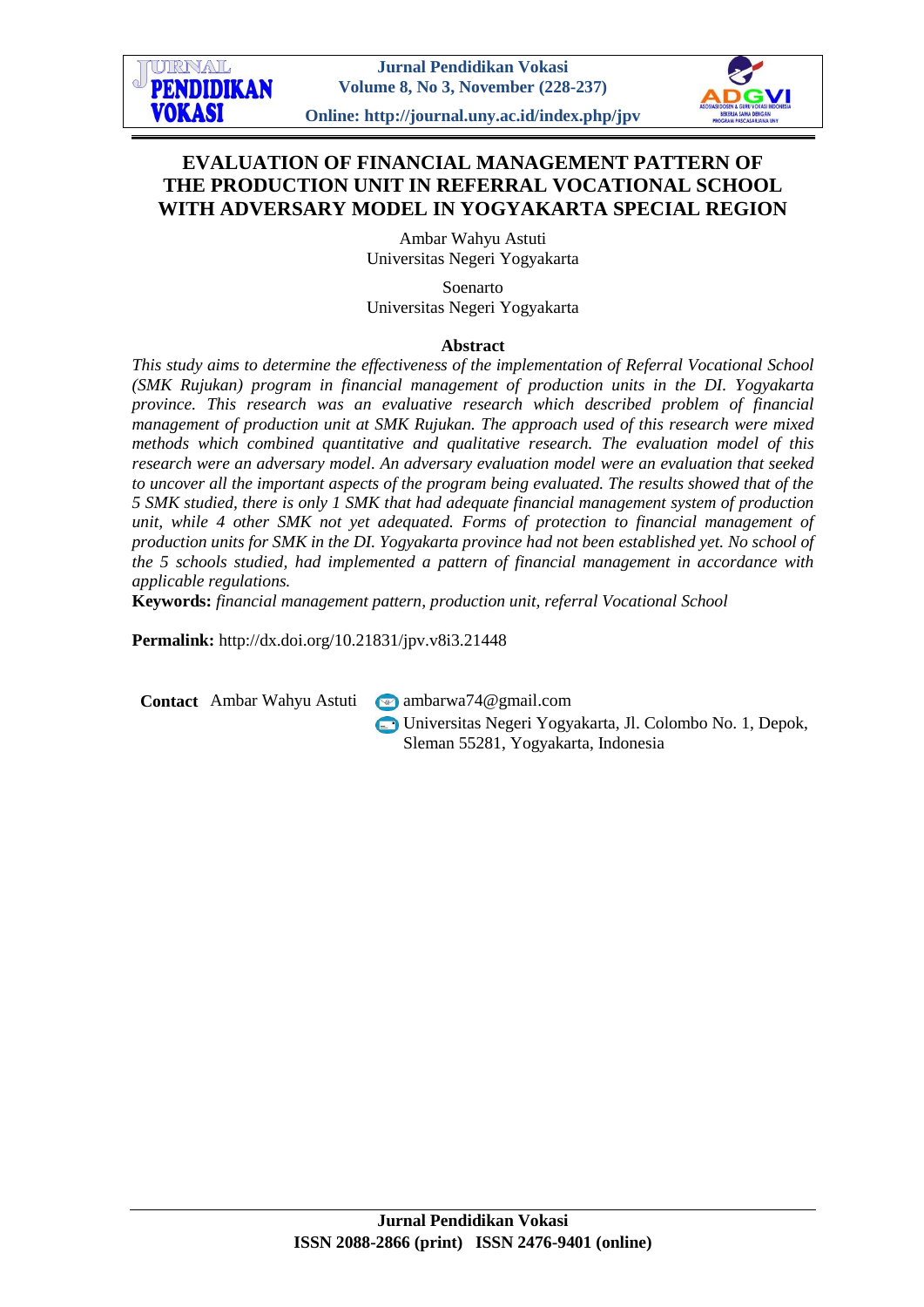#### **INTRODUCTION**

Vocational education as education designed to develop skills, abilities, understanding, attitudes and work habits and appreciation needed by workers to enter and make progress in work based on benefits and productivity. Thompson (1973, p. 111) stated that the American Vocational Association defined vocational education as "*Vocational education as education designed to developed skills, abilities, understandings, attitudes, work habits, and appreciations needed by workers to enter and make progress in employment on useful and productive basis"* Vocational education not only touch skills, abilities, and understanding, but vocational education must also instill values in shaping attitudes, work habits, and appreciation for students, so that students can be productive and beneficial for themselves and their environment.

According to Mumpuni & Widarto (2011) Mila Mumpuni and Widarto (2011) about the importance of managing production units were:

*"In the Guidelines for Implementation the Production Units of Vocational High School, Production Units was formed strongly associated with three aspects are academic, economic, and social. Academic aspects of the implementation the Production Units of Vocational High School related with the process of teaching and learning in schools. The economic aspects, Production Units dispose to make financial resources for finance education and improve the welfare of citizens of the school. While the social aspect is expected the Production Units can realize the main task of the intellectual life of the nation's education and to character building with an entrepreneurship."*

Based on this opinion the Production Unit was formed in three interrelated aspects, namely academic, economic and social. The implementation of the SMK production unit from the academic aspect is related to the teaching and learning process in schools. From an economic aspect, production units can become financial resources for financing education and improving the welfare of school citizens. Whereas from the social aspect, it is expected that the production unit can realize the main task of intellectual life of national education and build character with entrepreneurship.

Referral Vocational School (SMK Rujukan) were one of the Ministry of Education and Culture contained in the 2015-2019 Directorate of Vocational Development Strategic Plans. The definition of Referral Vocational School in the 2015-2019 Directorate of Vocational Development in the Strategic Plan (Direktorat Pembinaan SMK, 2015) is a superior vocational school in various aspects, so that it can be used as a reference for other SMKs. Some of the problems experienced by Vocational Schools that had the potential to become Referral Vocational Schools were, among others, inconsistencies between programs that became performance indicators for Referral Vocational Schools and the prevailing laws and regulations such as regulations on financial management of state revenues from the use of state facilities. One of the pros and cons that arised is the management pattern.

In the provision stated that products or services produced by government institutions that utilize state assets must be deposited in the state treasury. However, in its implementation, the current provisions had not specifically regulated the pattern of financial management in State-Owned Referral Vocational Schools, so that the development of production units which were the prerequisites for vocational education in general and Referral Vocational Schools in particular did not run optimally. Some Referral Vocational Schools had good and marketable product potential, but were not marketed, because the regulations were not clearly yet. Based on these considerations, it is necessary to evaluate the implementation of the Referral Vocational Program in the financial management pattern of the production unit with the adversary model, so that it could provide recommendations for future policy making of the Referral Vocational Program.

Another study about The Management Of Production Unit Of Vocational High School In The Field Of Building Program In Special Region Of Yogyakarta (A Case Study Of SMKN 2 Pengasih Kulonprogo) according to Gunadi & Usman (2015) had a conclusion as follows:

*the planning has not been implemented optimally; the obstacles in the planning, i.e. the absence of regular meetings, spe-*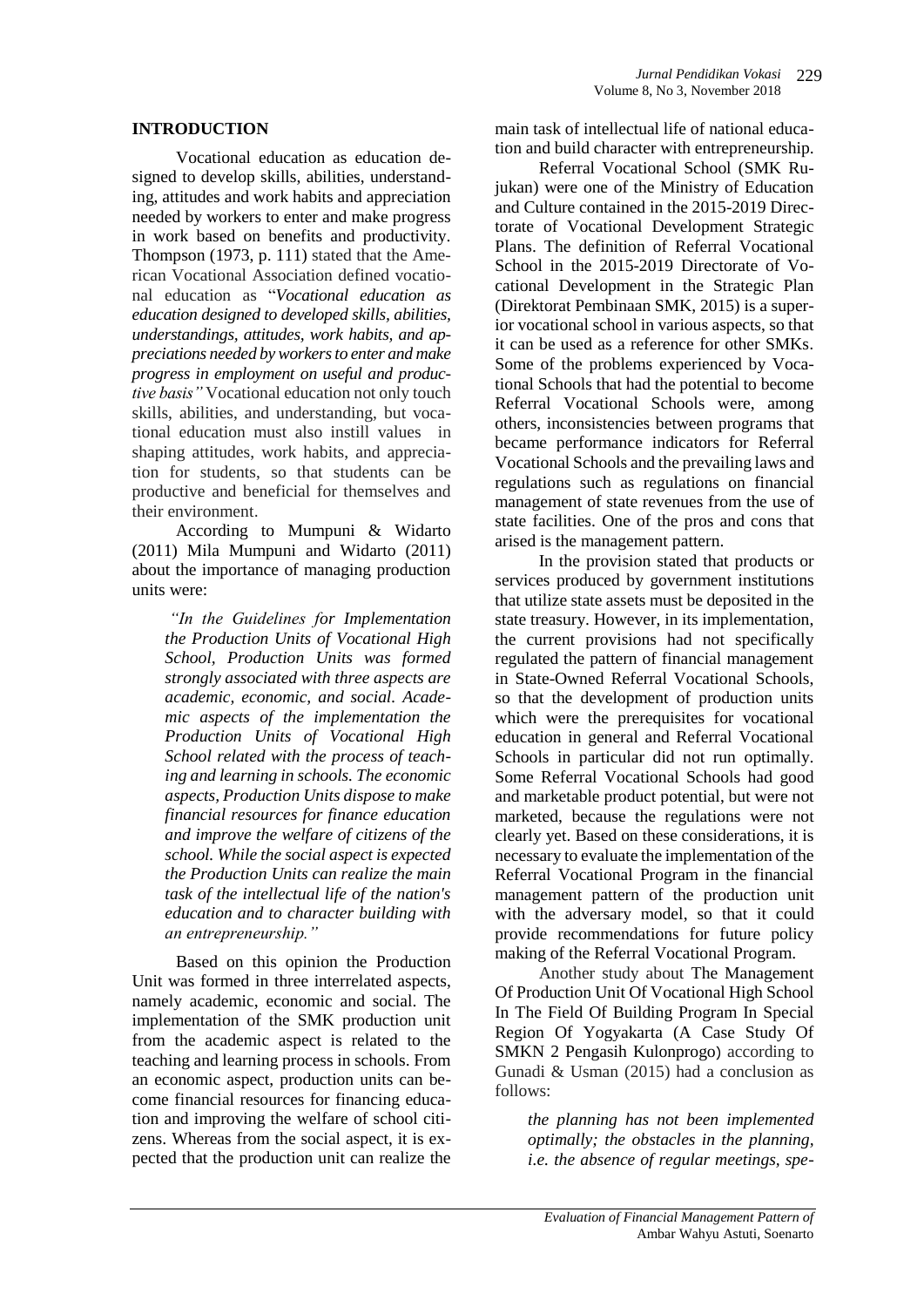*cifically those discussing and the lack of documentations; not all the managers are involved; the organizing involves the distribution of the tasks, the delegation of tasks and authorities, as well as coordination; the obstacles in the personnel, inadequate facilities and infrastructure as well as the coordination; the implementation measures indicate the implementation functions applied are more like the implementation of the production process; the production unit has not functioned properly as a educational tool; the implementation is constrained by the workshop which also becomes a practicum place; the steps and the principles of supervision are only applied in terms of financial statements; the parties supervising the UPJ are the managers of the school UPJ, the managers of the department UPJ, and the head of the workshop; the supervision is constrained to the absence of SOP.*

Based on these studies it can be concluded that the management of production units in SMKs had not run optimally because various factors, including planning, financial management, supervision, and SOP were not run properly and not available yet.

The purpose of this study was to determine the profile of Referral Vocational Schools which became a prerequisite for Referral Vocational School indicators which included the number of students, infrastructure facilities, vocational management, and entrepreneurshipbased learning. In the other side the purpose of this study was to find out the financial management of production units indicators which included the availability of legal protection, planning, governance and evaluation. SMK Rujukan that manages the production unit was said to be effective if it meets the indicator.

# **RESEARCH METHODS**

This research was an evaluative study that described the problem of financial management of production units in SMK Rujukan. The evaluation model used in this study was the adversary model. The adversary evaluation model was an evaluation that seeked to reveal all important aspects of the program being evaluated.

Wolf (Stufflebeam & Shinkfield, 1985, p. 266) stated that: "Basically, the approach involves the dialetic and legal processes. It attempts to examine openly issues surrounding a pro-position by presentation of cases for and against the proposition. The purpose is clarify. With proceedings completed, and the many facets surrounding the object of the evaluation illuminated, decision makers have sufficient, sound evidence to make rational decisions.

Basically, evaluation with this approach involved dialectics and legal/legal processes. This approach seeked to openly explain the issues that occur in a case proposition, where there were differences of opinion between the two parties. With a complete process, and many sides surrounding the illuminated evaluation object, the decision maker could make rational decisions and be accepted by both parties with sufficient evidence.

Production unit management was one form of entrepreneurial learning which is one of the preconditions for Referral Vocational Schools. The management of the production unit had not been able to run optimally, because it did not have a legal protection and a pattern that was in accordance with the current conditions of SMK yet.

The approach used in this study was a mixed approach with sequential explanatory that combined quantitative and qualitative research. The first stage of this evaluation were collect and analyze quantitative data, and then used the results of the analysis to plan the second stage, the qualitative stage. This study took quantitative data on the implementers of the Referral Vocational Program as those who supported and subsequently used the results to determine the parties that were opposite to the implementation of the Referral Vocational Program.

Quantitative research was carried out to collect data on the financial management conditions of the production units of Referral Vocational Schools in 5 Provincial Vocational Schools in DI. Yogyakarta, included SMK 2 Depok, 6 Yogyakarta Vocational Schools, 2 Wonosari Vocational Schools, 1 Kalasan Vocational High School, and 2 Sewon Vocational High School. Furthermore, qualitative research was carried out in two stages, namely holding a meeting between the managers of the production units of the SMK and the Provincial Education, Youth and Sports Department. Yogyakarta, and followed the Focus Group Discussion which discussed the financial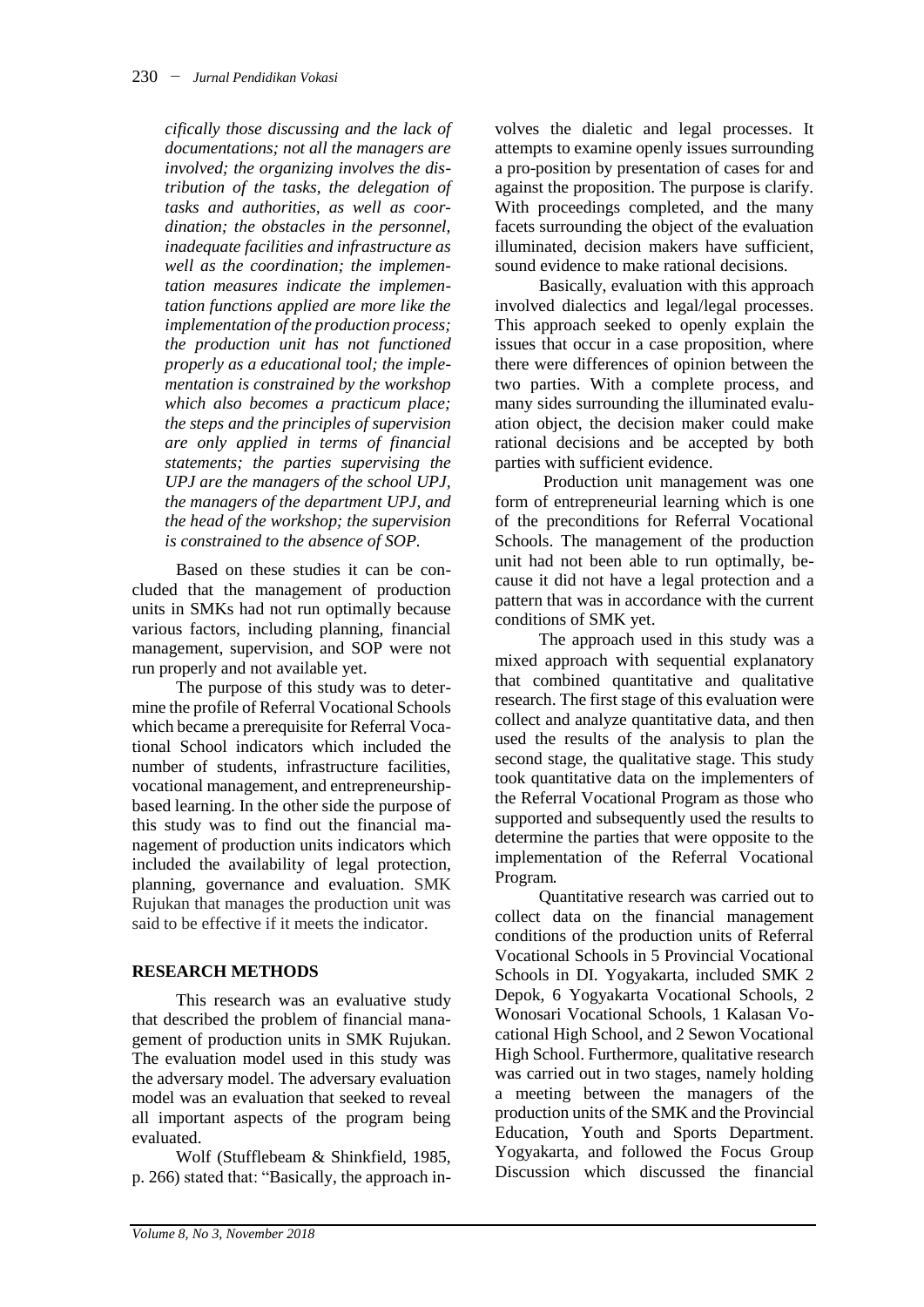management of the production unit organized by the Provincial Education, Youth and Sports Department. Yogyakarta by inviting resource persons from the Head of Compassionate Vocational School 2, Vocational Field Lecturers, and Regional Finance and Revenue Management Services of Yogyakarta Province.

## **RESEARCH RESULTS AND DISCUSSION**

The results of research on Profile of Referral and Financial Management Vocational Schools in 5 Vocational Schools are shown in Figure 1.



Figure 1. SMK Rujukan Profile

Profile Values of Referral Vocational High Schools from each Vocational School are Depok Vocational High School 2 with a grade of 3.53 with the Appropriate category, Vocational High School 6 Yogyakarta gets a score of 3.26 in the Appropriate category, Vocational High School 2 Wonosari gets a score of 3.05 in the Appropriate category, and Vocational High School 1 Kalasan gets a score of 3.63 in the category Appropriate, so that it meets the requirements as a Referral Vocational School. Whereas SMK 2 Sewon with a value of 2.26 in the category of Inappropriate.

In the spider web (spyder web) diagram of the Referral Vocational Profile are shown in Figure 2. Based on the results of the Figure 2, there were 4 schools that had fulfilled the requirements as Referral Vocational Schools in the Appropriate category and 1 school has not met the requirements as a Referral Vocational School. 4 schools that have fulfilled these requirements, namely SMK 2 Depok, SMK 6 Yogyakarta, SMKN 2 Wonosari, and SMKN 1 Kalasan.



Figure 2. SMK Rujukan Profile

Based on these two data, of the 5 schools studied there were 4 Vocational Schools that had qualified as Referral Vocational Schools, namely SMKN Depok 2, SMKN 6 Yogyakarta, SMKN 2 Wonosari, and SMKN 1 Kalasan. Whereas SMKN 2 Sewon had not fulfilled the requirements as a Referral Vocational School.

Research Results on Financial Management of the Production Unit are shown in Figure 3.



Figure 3. Financial Management of the Production Unit

Score of financial management production units of each Vocational High School were SMKN 2 Depok obtained a score of 3.32 in the Appropriate category, SMKN 6 Yogyakarta obtained a score of 2.58 in the Less Compliant category, SMKN 2 Wonosari obtained a score of 1.32 in the Unsuitable category, SMKN 1 Kalasan obtained the score was 2.58 in the Less Compliant category, and SMKN 2 Sewon had a score of 1.26 in the category of Not Appropriate.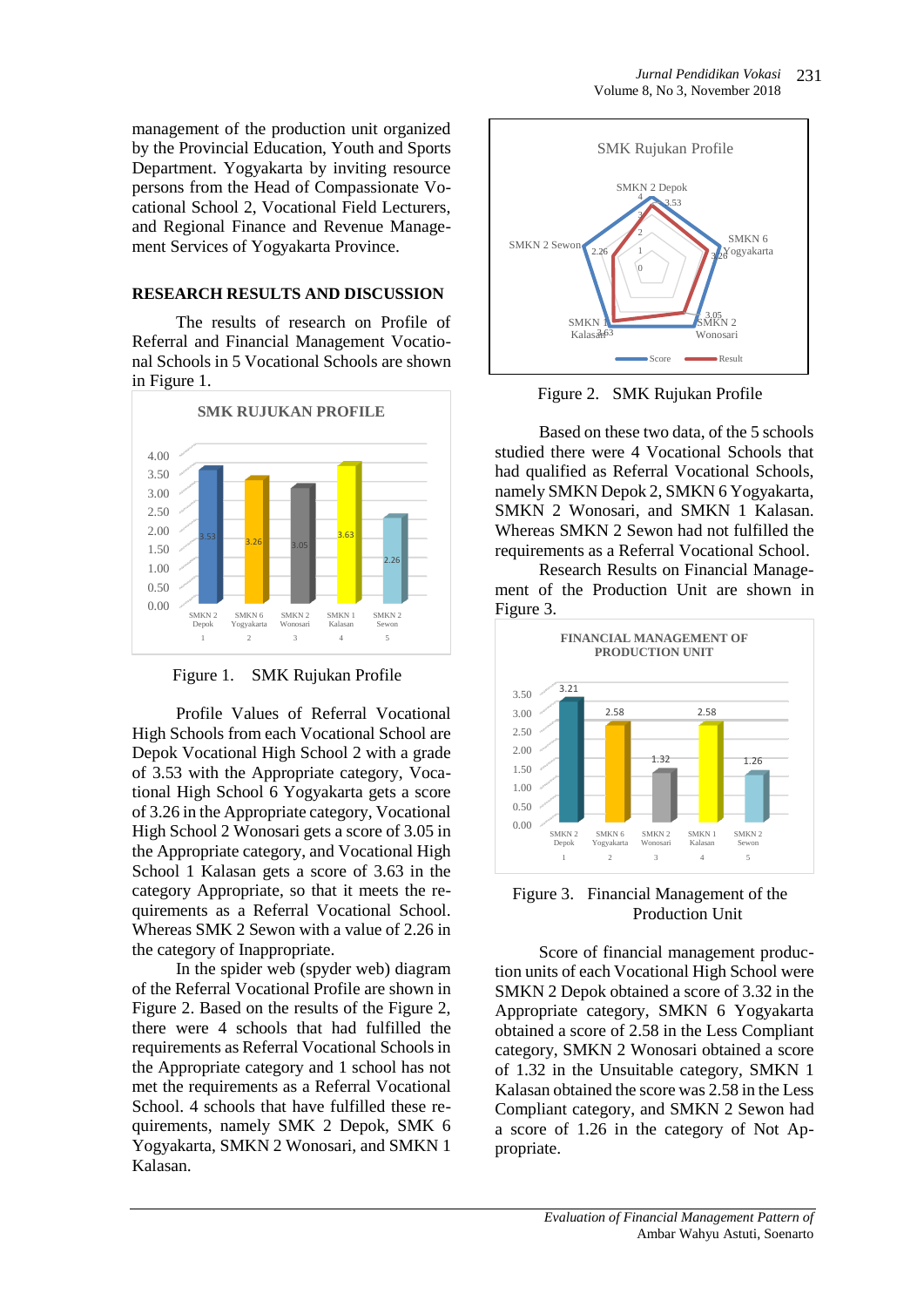

Figure 4. UP Management Production

Based on the data above it can be concluded that from 5 schools studied 1 school (SMKN 2 Depok) had implemented financial management of the production unit according to adequate management provisions, while 4 other schools (SMK 6 Yogyakarta, SMKN 2 Wonosari, SMKN 1 Kalasan, and SMKN 2 Sewon) had not managed the financial unit of production in accordance with the provisions of adequate financial management.

Based on the above data, it can be described in Table 1.

Table 1. Data on Financial Management of Production Unit

| NO | Respondent             | Score      |                         |
|----|------------------------|------------|-------------------------|
|    |                        | Profile of | Financial               |
|    |                        | <b>SMK</b> | Management              |
|    |                        | Rujukan    | <b>Producition Unit</b> |
| 1  | <b>SMKN 2 Depok</b>    | 3.53       | 3,21                    |
| 2  | SMKN 6 Yogyakarta      | 3,26       | 2.58                    |
| 3  | <b>SMKN 2 Wonosari</b> | 3,11       | 1,32                    |
| 4  | <b>SMKN 1 Kalasan</b>  | 3,63       | 2,58                    |
| 5  | <b>SMKN 2 Sewon</b>    | 2,42       | 1,26                    |
|    |                        |            |                         |

Based on these data it could be conclude that of the 5 schools studied, only 1 (one) school, namely SMK 2 Depok, was categorized as Referral Vocational School and had sufficient financial management of the production unit (Appropriate). While the other 4 SMKs did not have sufficient financial management.

The total score obtained for 2 (two) aspects consisting of referral vocational profiles and financial management of the production units of each vocational school were SMKN 2 Depok obtained score 3,42 (Appropriate) on Vocational High School Profile and Financial Management Production Unit 3,21 (Appropriate). SMKN 6 Yogyakarta obtained SMK

Rujukan Profile 3.26 (Appropriate) and 2,58 (Less Appropriate) Financial Management Production Unit. SMKN 2 Wonosari obtained) SMK Rujukan Profile 3.11 (Appropriate and Financial Management Production Unit 1, 32 (Not Appropriate). SMK 1 Kalasan obtained SMK Rujukan Profile 3,63 (Appropriate) and Financial Management Production Unit 2,58 (Inadequate), and SMKN 2 Sewon obtained SMK Rujukan Profile 2,42 (Inadequate) and Financial Management of Production Unit 1, 26 (Not Appropriate).

Based on these data it could be conclude that of the 5 schools studied, only 1 (one) school, namely SMK 2 Depok, was categorized as Referral Vocational School and had sufficient financial management of the production unit (Appropriate). Whereas based on the image shown in the spider web diagram on the results of the evaluation of Profile of Referral Vocational Schools and Financial Management of Production Units, schools that had high scores in the Profile of Referral Vocational Schools (SMK Rujukan) had a more adequate Production Unit Financial Management than those with lower grades. Whereas SMKs that had lower SMK Rujukan Profile scores tend to have lower Production Unit Financial Management score.

Discussion was the next step in this research. The discussion was conducted to discuss the financial management pattern of the production unit in 2 (two) stages as follows:

1. Discussion with Respondents and the Provincial Education Office

This discussion activity was held on September 14, 2017 at the UNY Postgraduate Program. The discussion forum was attended by production unit managers of SMKN 2 Wonosari, SMK 6 Yogyakarta, SMK 1 Kalasan, SMKN 2 Sewon, and Head of Vocational Secondary Education Section of the Department of Education, Culture, Youth and Sports of the Special Province of Yogyakarta. The agenda of the meeting was the presentation of the results of research on several schools that were the object of research. The current production unit Financial Management Patterns, alternative financial management patterns suitable for SMK production units (Regular Satker / BLUD), and how the production unit management policy would be developed by the Provincial Education Office. The results of this discussion are shown in Table 2.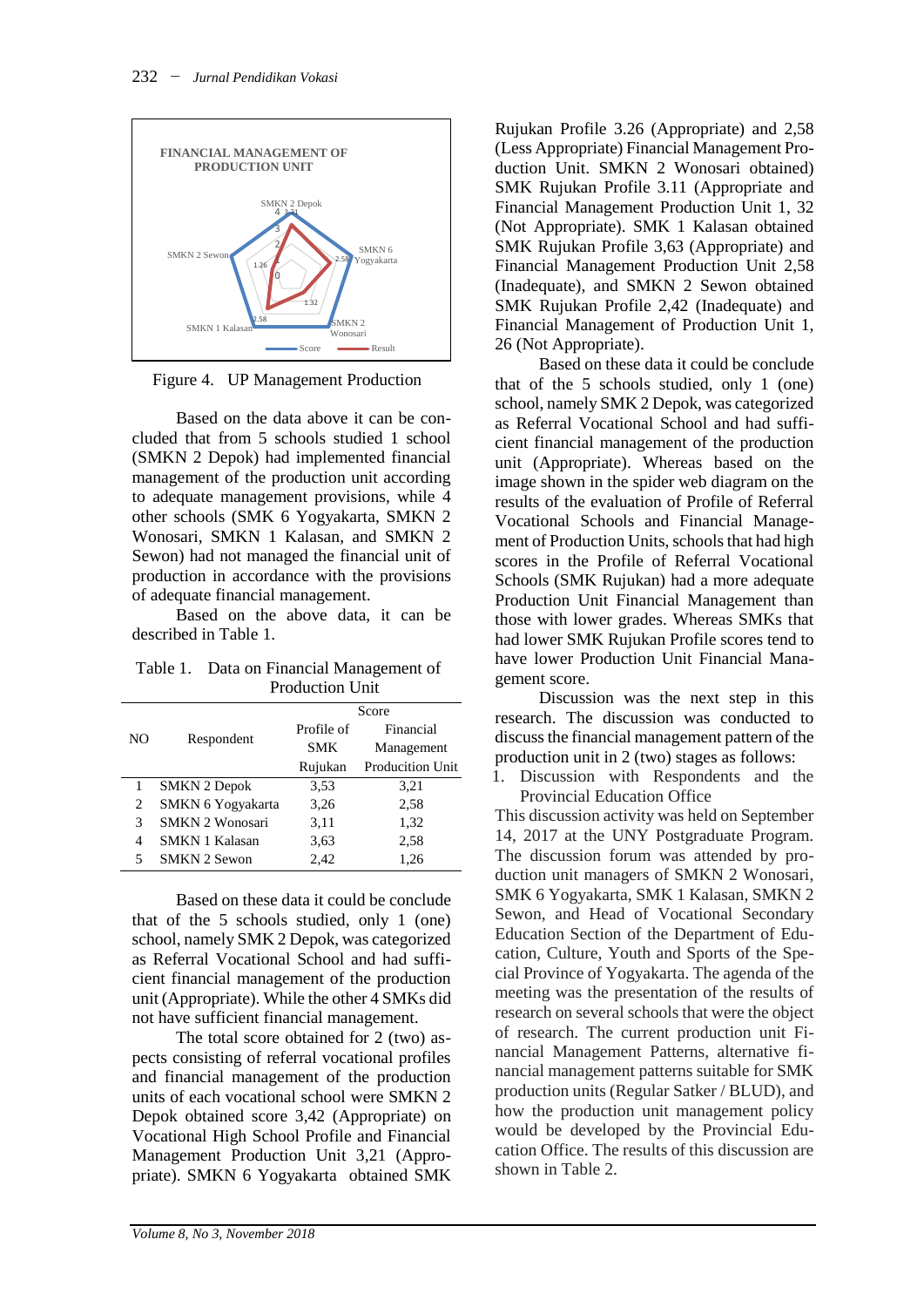| N <sub>0</sub> | <b>SMK</b>                                                                                                                                                                                                                     | Department of Education, Culture,<br>Youth and Sports of the Special<br>Province of Yogyakarta                                                                                                                                                                                                                                      | Solusi                                                                                                                                                                                    |
|----------------|--------------------------------------------------------------------------------------------------------------------------------------------------------------------------------------------------------------------------------|-------------------------------------------------------------------------------------------------------------------------------------------------------------------------------------------------------------------------------------------------------------------------------------------------------------------------------------|-------------------------------------------------------------------------------------------------------------------------------------------------------------------------------------------|
| 1.             | Schools had no flexibility in financial<br>management of production units.                                                                                                                                                     | 1. The flexibility of financial<br>management of the production<br>unit could be obtained if the<br>school applied BLUD, while the<br>Office did not have a pattern that<br>is in accordance with the current<br>conditions yet, so further<br>assessment is needed.<br>2. The Office was considering a<br>pattern of management of | The Office would<br>conduct a Focus<br>Group Discussion<br>which present<br>relevant parties<br>including<br>vocational schools<br>to assessment<br>which pattern was<br>suitable for SMK |
| 2.             | School Production Units had the potential<br>product to be developed better such as<br>before there are non-tax state revenue rules.<br>The production unit was more developed<br>into a place of practical learning currently |                                                                                                                                                                                                                                                                                                                                     |                                                                                                                                                                                           |
| 3.             | Schools had no flexibility in financial<br>management of production units as before                                                                                                                                            |                                                                                                                                                                                                                                                                                                                                     |                                                                                                                                                                                           |
| 4.             | A legal protection governing the<br>management of production units need to be<br>created, so schools could manage<br>production units safely                                                                                   | production units that are suitable<br>for Vocational Schools, between<br>Public Service Agencies (BLU)<br>or Regular Satkers                                                                                                                                                                                                        |                                                                                                                                                                                           |

| Table 2. Discussion Result of Respondent and Department of Education, Culture, Youth and |
|------------------------------------------------------------------------------------------|
| Sports of the Special Province of Yogyakarta                                             |

# **Focus Group Discussion with the Education Office of the Education, Youth and Sports Agency of the Special Province of Yogyakarta.**

This activity was organized by the Field of Secondary and Higher Education, Department of Youth and Sports Education of the Special Province of Yogyakarta on September 22, 2017 at the Department of Youth and Sports Education of the Special Province of Yogyakarta. This meeting presented Dr. Toto Sugiharto Arifin, M.Hum. (Teaching Factory), Head of SMKN 2 Pengasih, and the Head of the Legal Bureau of the Regional Revenue and Financial Management Office. The agenda of the activity were information about Teaching Factory, Implementation of Teaching Factory in SMK 2 Pengasih, Kulon Progo, and Management of SMK Production Units from the Provincial Revenue, Management and Financial Assets Office of DI. Yogyakarta (Amin Purwani, S.H, M.Ed. Cv).

Representative of the school asked the rules regarding the financial management of the unit were very important to be realized. Most of the SMKs had income from the production unit. The school wanted that there would be flexibility in financial management of the production unit, so the income can be used directly in supporting the operations of the production unit. The response given by the

resource person regarding the financial management rules of the production unit was as follows: (1) The transfer of the SMA / SMK authority to the Provincial Service has not regulated the management of SMK production units regulation, (2) in drafting legal rules, such as in the management of production units, local governments need to take several steps, namely: (a) verifying whether there was already a regulation or not that regulates the management of the previous production unit; (b) mapping of existing regulations; (c) identification of data needed;(d) checking wether there exceptions to the conditions that will be made; (3) The Provincial Dikpora Service had not been able to establish the right pattern, because further studies are needed

The next response was related to the flexibility in financial management of the production unit, which the income could be used directly in supporting the operations of the production unit as follows:

First, The current financial management pattern was the usual satker pattern. The usual satker pattern was a pattern in which every domestic revenue arising as a result of service to the community carried out by Government Agencies must be deposited in the state treasury. The Provincial Dikpora Office need to have an acceptance treasurer in charge of depositing production unit income received by the school through the treasury of admission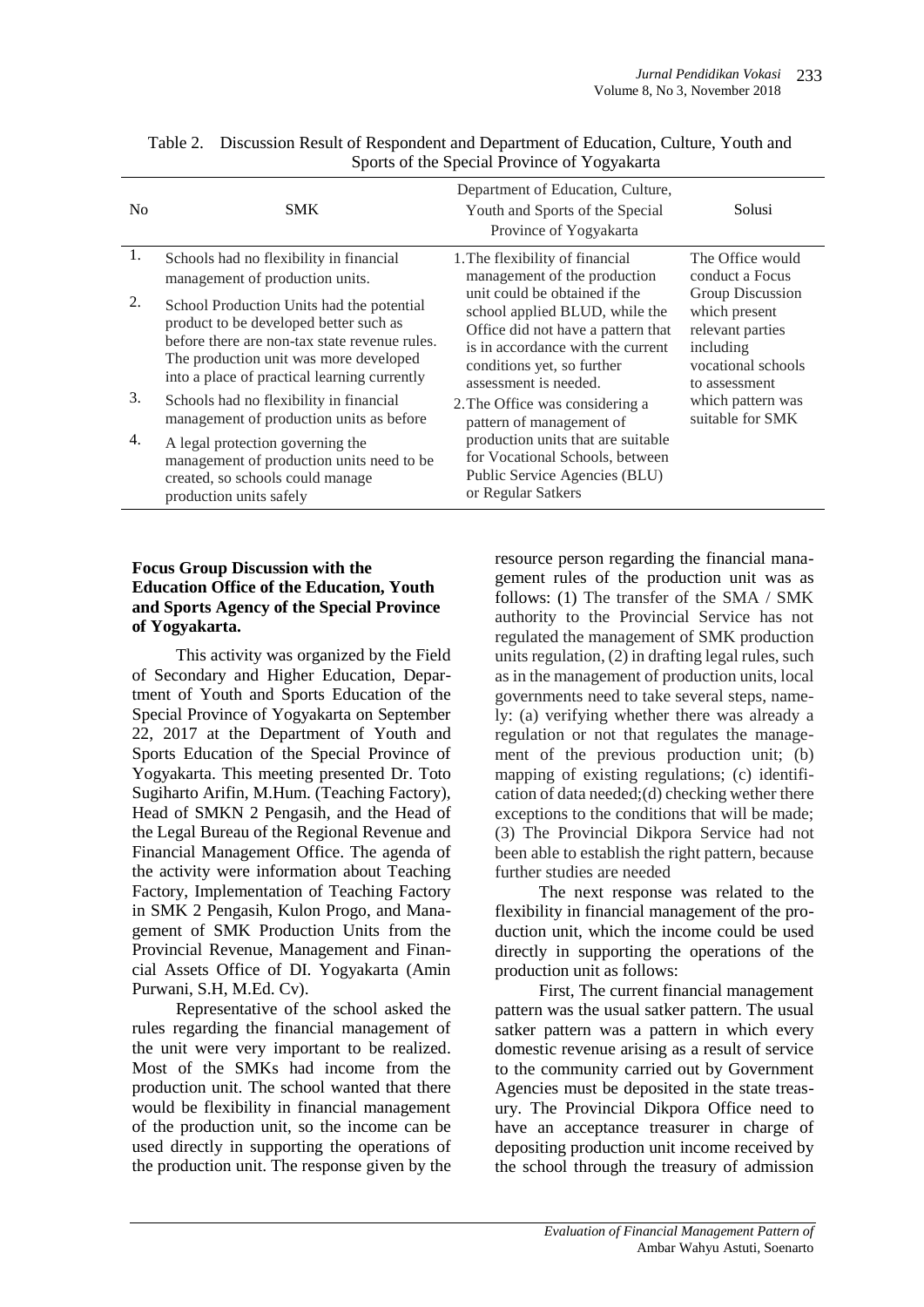assistants who are in the school or in the dikmen in the district / city.

Second, in the case of financial management using the BLUD pattern, schools must fulfill the substantive, administrative and technical requirements stipulated in the *Peraturan Menteri Dalam Negeri* No. 61 of 2007 (Menteri Dalam Negeri, 2007) concerning Technical Guidelines for the Management of Regional Public Service Bodies.

First, In terms of the pattern of financial management of the ordinary satker, the costs incurred by the production unit such as maintenance, honoraria, etc. could be budgeted in the School Budget and Expenditure Plan. Revenue received by the production unit must be immediately deposited to the State treasury within 1 day.

Second, In the case of BLUD financial management patterns, schools must have funding independence. Management of production unit assets was separate from school management. There is independence in its management. Revenue received can be directly used



#### Figure 5. Work Unit (Satker Biasa) Management Pattern

The diagram above explained that service users made payments for goods/services provided by vocational schools. The income received by the service user was recorded in the general cash book (BKU) by the treasurer receiving the school assistant. The treasurer of maid receipts must immediately deposit the income received to the treasurer of the auxiliary receipt, the Balai Dikmen within one working day from the time the income was received. Furthermore, the treasurer of the auxiliary assistant recorded the receipt to the BKU and deposited it to the Receiving Treasurer at the DI Provincial Office of Dikpora. Yogyakarta. Receiving Treasurer must immediately deposit to the State treasury within 1 business day of receipt of income

In the usual management pattern of the satker, all costs incurred from the cooperation carried out had been budgeted in the School Budget Plan (RAPBS) each year. The production unit must prepare a budget to meet the cost needs in the coming year such as materials, tools, honorariums, etc. and submitted to school. The School had responsibility to budget the cost of procuring, maintaining and maintaining state property. The advantages of this pattern, the operational costs of the production unit could be accommodate in the school budget. The weakness of the financial management of the production unit was not independent, it was still under the control of the school. If there was a need for materials and equipment, maintenance of buildings and equipment in the production unit, the management must wait for approval and budget from the school.

The financial management pattern of the Public Service Agency/Regional Public Service Agency (BLUD) provided flexibility in the form of flexibility to implement sound business practices. The aim was to improve services to the community in order to promote public welfare and educate the life of the nation, as an exception to the provisions of regional financial management in general.

School would implement BLUD management patterns in whose production units must meet the substantive, technical and administrative requirements as stipulated in Article 4 of the *Peraturan Menteri Dalam Negeri* No. 61 of 2007. Substantive requirements were fulfilled if the tasks and functions of the Regional Work Unit (SKPD) or work unit were operational in carrying out public services that produced semi public goods/services. The public services referred to in article 5 paragraph (1) related to (1) the provision of public goods and /or services to improve the quality and quantity of community services, (2) the management of certain regions/regions for the purpose of improving the economy of the community and public services, and/or (3) management of special funds in order to improve the economy and/or public services. In this case some schools have had products in the form of semipublic goods/services to improve the eco-nomy and public services. However, Article 6 states that the provision of goods and/or public ser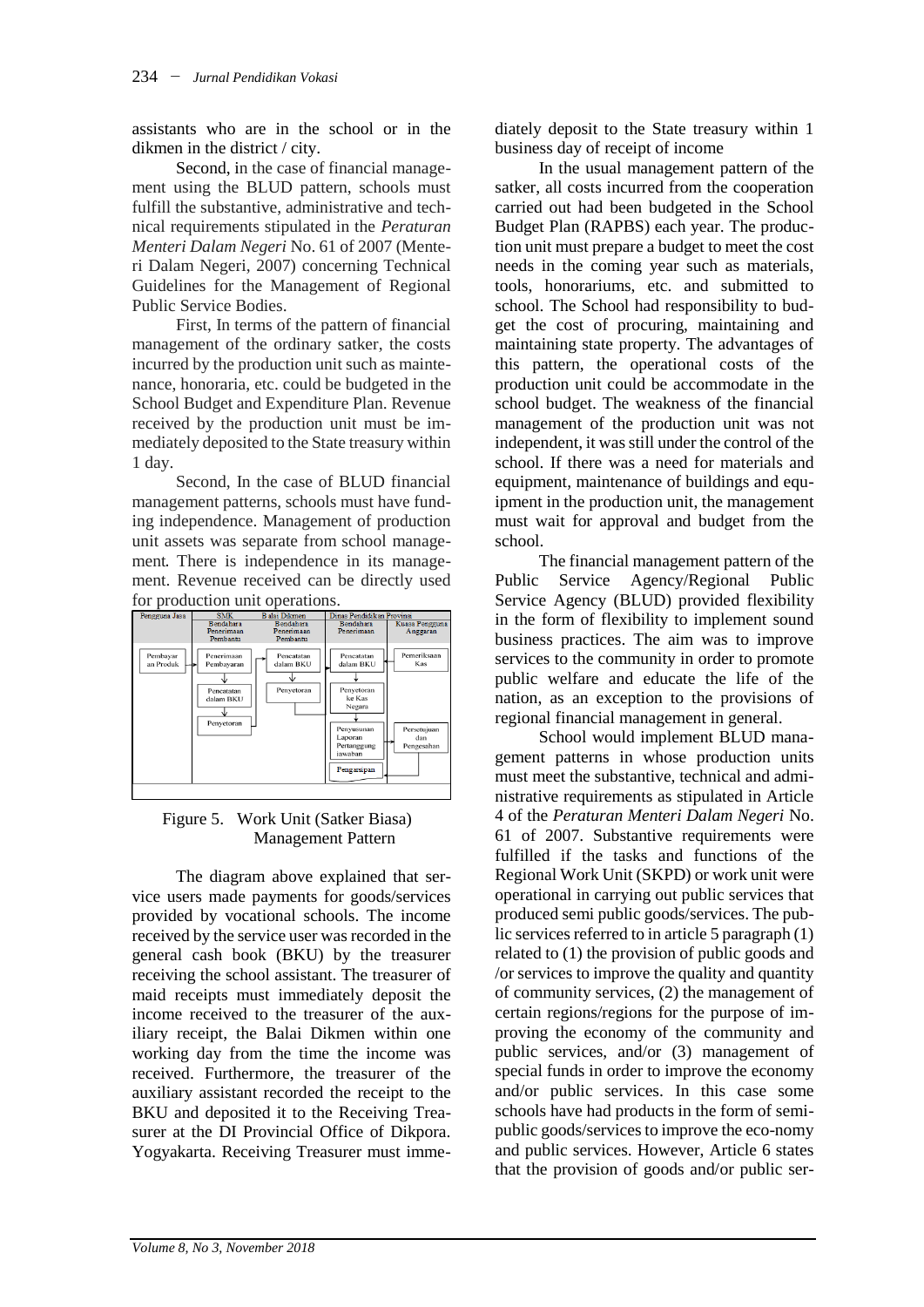vices as referred to in Article 5 in paragraph (2) letter a, is prioritized for health services.

The technical requirements referred to in article 4, according to article 9 can be fulfilled if (1) the performance of services in the field of duty and its functions were worthy of being managed and enhanced its achievements through BLUD on the recommendation of the regional secretary for SKPD or the head of SKPD for work units and (2) SKPD financial performance or a healthy work unit. In the event that the school would propose the financial management of its production unit to become a BLUD, there must be a recommendation from the Provincial Secretary of DI. Yogyakarta to the principal.

Criteria worthy of being managed in Article 9 letter a included (1) having the potential to improve service delivery effectively, efficiently and productively, and (2) having technical specifications related to direct services to public services to the public. While the sound financial criteria in article 9 letter b are indicated by the level of income ability of services that tend to increase and be efficient in financing expenses. Based on the above criteria, then of the 5 Vocational Schools studied showed that there were products/services provided by vocational schools that are directly related to public services such as hospitality, but more products/services were not directly related to public services in the community. Based on the results of observations on reports and interviews, the SMKs studied were not yet analyzing on the ability of income and efficiency of costs incurred. The financial statements were still simple, record only income and expenses.

Administrative requirements in Article 4 are fulfilled, if the SKPD or Work Unit made and submited documents which include: (1) a statement of ability to improve service, financial and benefit performance for the community, (2) governance patterns, (3) business strategic plan, (3) minimum service standards, (4) principal financial statements or financial statement prognosis/projections; and, (5) latest audit report or statement of willingness to be independently audited.

Based on the above provisions, Vocational Schools applying for BLUD need to prepare the document. In the explanation of the next article the statement of commitment as referred to in article 11 letter a for BLUD-work

units was made by the principal and known by the Head of the Provincial Dikpora Office. While the pattern of governance as stipulated in article 11 letter b was an internal regulation made by the work unit/school that would implement the BLUD.

Based on the observations and datas, there were 4 Vocational Schools that had standard operating procedures regarding the production units established in the ISO 9001 quality management system.

The next requirement in article 14, the school must prepare a Business Strategic Plan which included a five-year strategic plan that consists of a vision, mission, strategic program, measurement of performance achievement, performance achievement plan, five-year achievement plan and five-year financial project from school. Schools must also set a minimum service standard that included minimal limits on the type and quality of basic services. Based on the observations in 5 Vocational Schools, in general they had had a school development plan, but no one had specifically had a production unit business plan.

The principal financial statements based on article 16 paragraph (1) that must be prepared by the school consists of budget realization reports, balance sheets, and financial statement records. The principal financial statements as stipulated in paragraph (1) of the article were prepared based on the accounting system that applied to local governments. The financial prognosis/projection as referred to in article 11 letter e included the prognosis/projection of the operational report and the prognosis/balance sheet projection. Based on observations and existing documents, the report on financial management of production units in the researched vocational schools were still simple, no school had implemented accounting standards issued by the Indonesian accounting professional association as required in Article 16 paragraph (4). While the prognosis/projection report does not yet exist.

The final audit report on the last year's financial statements by the external auditor must be submitted before the SKPD or work unit (in this case the school) was proposed to apply PPK-BLUD as stipulated in article 17. In the event that the SKPD or work unit was not yet ready, then the Head of the SKPD or head work units/principals who would apply BLUDs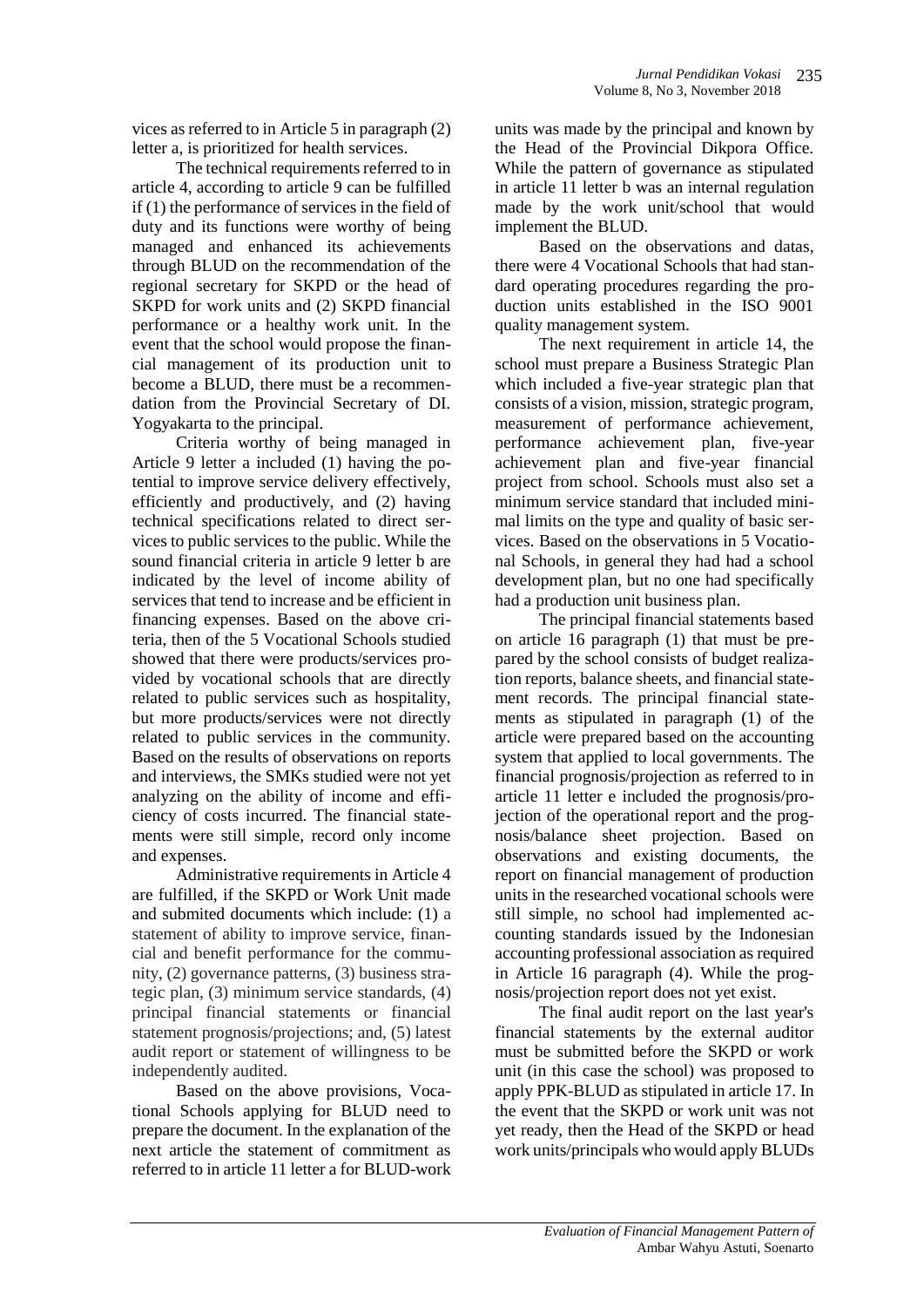were required to make a statement prepared to be independently audited.

Form of protection for the financial management of production units had not been established for SMK in the province of DI. Yogyakart. Of the 5 schools studied there were no schools had implemented financial management patterns in accordance with the applicable regulations.

The submission mechanism for implementing PKK-BLUD according to articles 18 and 19 was as follows:



Figure 6. Work Unit (Satker Biasa) Management Pattern

Based on the above mechanism, it could be seen that the work unit or satuan kerja that would implement the BLUD need to take steps starting from the work unit or SKPD that would implement the BLUD Financial Management Pattern (PKK), submitting an application for the implementation of PKK-BLUD to the Regional Head. Furthermore, the Governor as the Regional Head would form an assessment team chaired by the Regional Secretary. The Assessment Team would research and assess the proposed implementation, improvement, decline and revocation of BLUD status. The Regional Head gave approval or rejection based on the results of the assessment. The Regional Head made the decision of the school or satker that applied PKK-BLUD and submited the decision to the school or relevant satker no later than 1 month after the date of stipulation

BLUD status could be given in full or in stages status depending on the results of the assessment. The status of full BLUD according to article 24 was given if all substantive, administrative and technical requirements. The status of a gradual BLUD according to Section 26 could be increased to full at the suggestion of the BLUD leader to the Regional Head in accordance with the mechanism for determining BLUD. The status of a gradual BLUD according to article 27 was given flexibility at certain limits relating to the amount of funds that could be managed directly, managing goods, managing accounts receivable, as well as formulating standards, policies, systems and procedures for financial management. The status of a gradual BLUD according to article 28 is not given flexibility in terms of investment management, debt management, and procurement of goods and/or services.

#### **CONCLUSION**

Based on the results of mixed methods research with the advesary model with data collection techniques, observation, interviews and documentation studies carried out in 5 (five) SMK Rujukan in Yogyakarta Province regarding the financial management of production units, it can be concluded as follows.

The value of financial management of the production units of each vocational school was SMK 2 Depok with score 3.21 in the corresponding category, SMKN 6 Yogyakarta with sore 2.58 in the category of inappropriate, SMKN 2 Wonosari with score 1.32 in the category of inappropriate, SMK 1 Kalasan with score 2.58 in the category of Inadequate, and SMK 2 in Sewon with score of 1.26 in the category of Not Appropriate. Based on these results there were only one school, namely SMKN 2 Depok which had adequate financial management of the production unit, while the other four schools still did not manage an adequate production unit. This shows that the financial management of the Referral Vocational Production Unit in DI Yogyakarta Province had not been effective.

The pattern of financial management of production units had not been established in the SMK Rujukan Program in the DI Yogyakarta province. There was no form of legal protection provided by the government in the financial management of production units for Referral Vocational Schools in the DI Yogyakarta province.

The role of relevant government agencies was quite good in providing legal protection solutions to the financial management of the production units of Referral Vocational Schools in DI Yogyakarta Province. The Yogyakarta Education, Youth and Sports Agency was collaborating with the Provincial DI Re